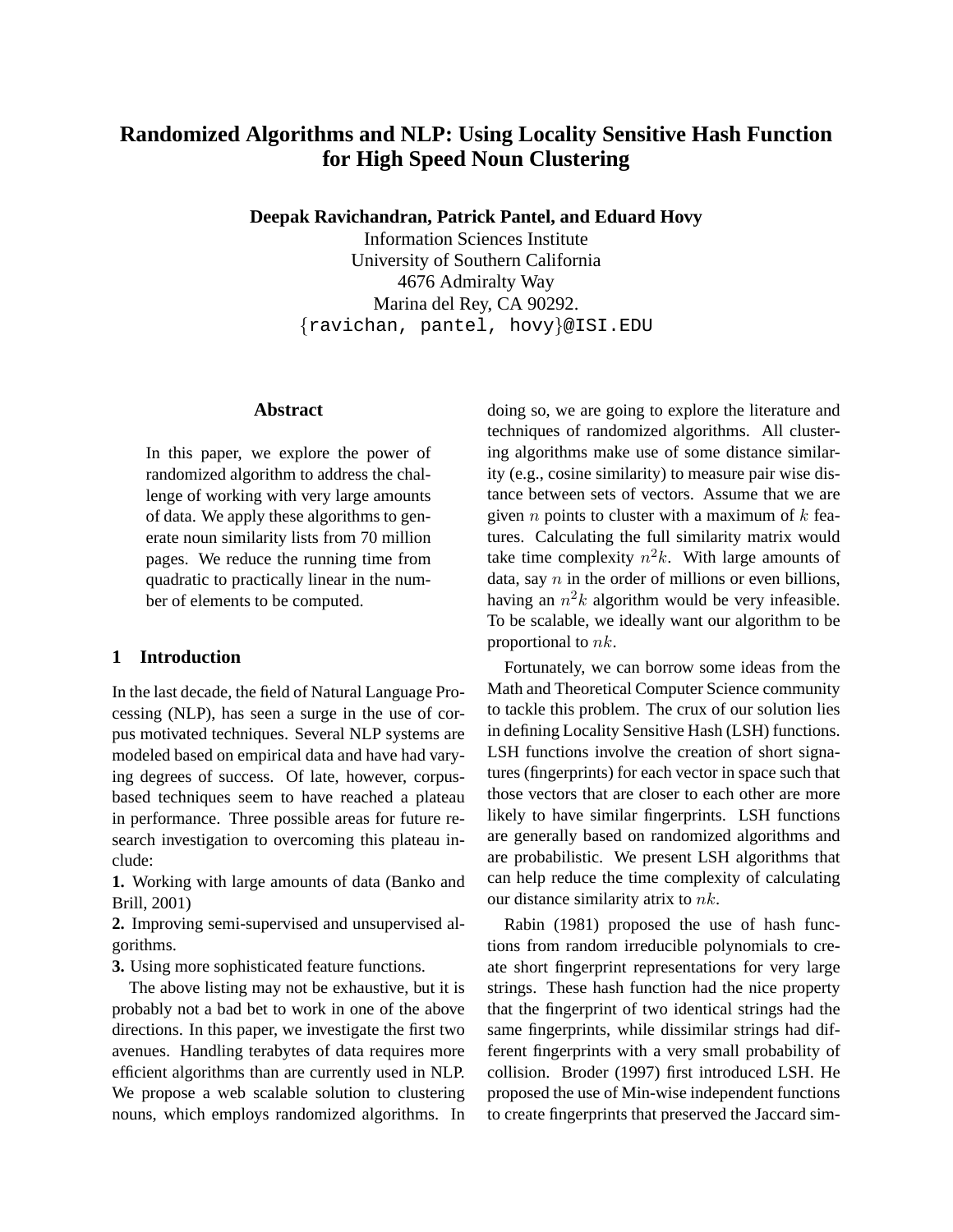ilarity between every pair of vectors. These techniques are used today, for example, to eliminate duplicate web pages. Charikar (2002) proposed the use of random hyperplanes to generate an LSH function that preserves the cosine similarity between every pair of vectors. Interestingly, cosine similarity is widely used in NLP for various applications such as clustering.

In this paper, we perform high speed similarity list creation for nouns collected from a huge web corpus. We linearize this step by using the LSH proposed by Charikar (2002). This reduction in complexity of similarity computation makes it possible to address vastly larger datasets, at the cost, as shown in Section 5, of only little reduction in accuracy. In our experiments, we generate a similarity list for each noun extracted from 70 million page web corpus. Although the NLP community has begun experimenting with the web, we know of no work in published literature that has applied complex language analysis beyond IR and simple surface-level pattern matching.

### **2 Theory**

The core theory behind the implementation of fast cosine similarity calculation can be divided into two parts: **1.** Developing LSH functions to create signatures; **2.** Using fast search algorithm to find nearest neighbors. We describe these two components in greater detail in the next subsections.

#### **2.1 LSH Function Preserving Cosine Similarity**

We first begin with the formal definition of cosine similarity.

**Definition:** Let  $u$  and  $v$  be two vectors in a  $k$ dimensional hyperplane. Cosine similarity is defined as the cosine of the angle between them:  $cos(\theta(u, v))$ . We can calculate  $cos(\theta(u, v))$  by the following formula:

$$
cos(\theta(u,v)) = \frac{|u.v|}{|u||v|} \tag{1}
$$

Here  $\theta(u, v)$  is the angle between the vectors u and v measured in radians.  $|u.v|$  is the scalar (dot) product of u and v, and |u| and |v| represent the length of vectors  $u$  and  $v$  respectively.

The LSH function for cosine similarity as proposed by Charikar (2002) is given by the following theorem:

**Theorem:** Suppose we are given a collection of vectors in a k dimensional vector space (as written as  $R<sup>k</sup>$ ). Choose a family of hash functions as follows: Generate a spherically symmetric random vector  $r$ of unit length from this  $k$  dimensional space. We define a hash function,  $h_r$ , as:

$$
h_r(u) = \begin{cases} 1 & : r.u \ge 0 \\ 0 & : r.u < 0 \end{cases}
$$
 (2)

Then for vectors  $u$  and  $v$ ,

$$
Pr[h_r(u) = h_r(v)] = 1 - \frac{\theta(u, v)}{\pi}
$$
 (3)

Proof of the above theorem is given by Goemans and Williamson (1995). We rewrite the proof here for clarity. The above theorem states that the probability that a random hyperplane separates two vectors is directly proportional to the angle between the two vectors (i,e.,  $\theta(u, v)$ ). By symmetry, we have  $Pr[h_r(u) \neq h_r(v)] = 2Pr[u.r \geq 0, v.r < 0].$  This corresponds to the intersection of two half spaces, the dihedral angle between which is  $\theta$ . Thus, we have  $Pr[u.r \geq 0, v.r < 0] = \theta(u, v)/2\pi$ . Proceeding we have  $Pr[h_r(u) \neq h_r(v)] = \theta(u, v)/\pi$  and  $Pr[h_r(u) = h_r(v)] = 1 - \theta(u, v)/\pi$ . This completes the proof.

Hence from equation 3 we have,

$$
cos(\theta(u,v)) = cos((1 - Pr[h_r(u) = h_r(v)])\pi)
$$
\n(4)

This equation gives us an alternate method for finding cosine similarity. Note that the above equation is probabilistic in nature. Hence, we generate a large (d) number of random vectors to achieve the process. Having calculated  $h_r(u)$  with d random vectors for each of the vectors  $u$ , we apply equation 4 to find the cosine distance between two vectors. As we generate more number of random vectors, we can estimate the cosine similarity between two vectors more accurately. However, in practice, the number (d) of random vectors required is highly domain dependent, i.e., it depends on the value of the total number of vectors  $(n)$ , features  $(k)$  and the way the vectors are distributed. Using  $d$  random vectors, we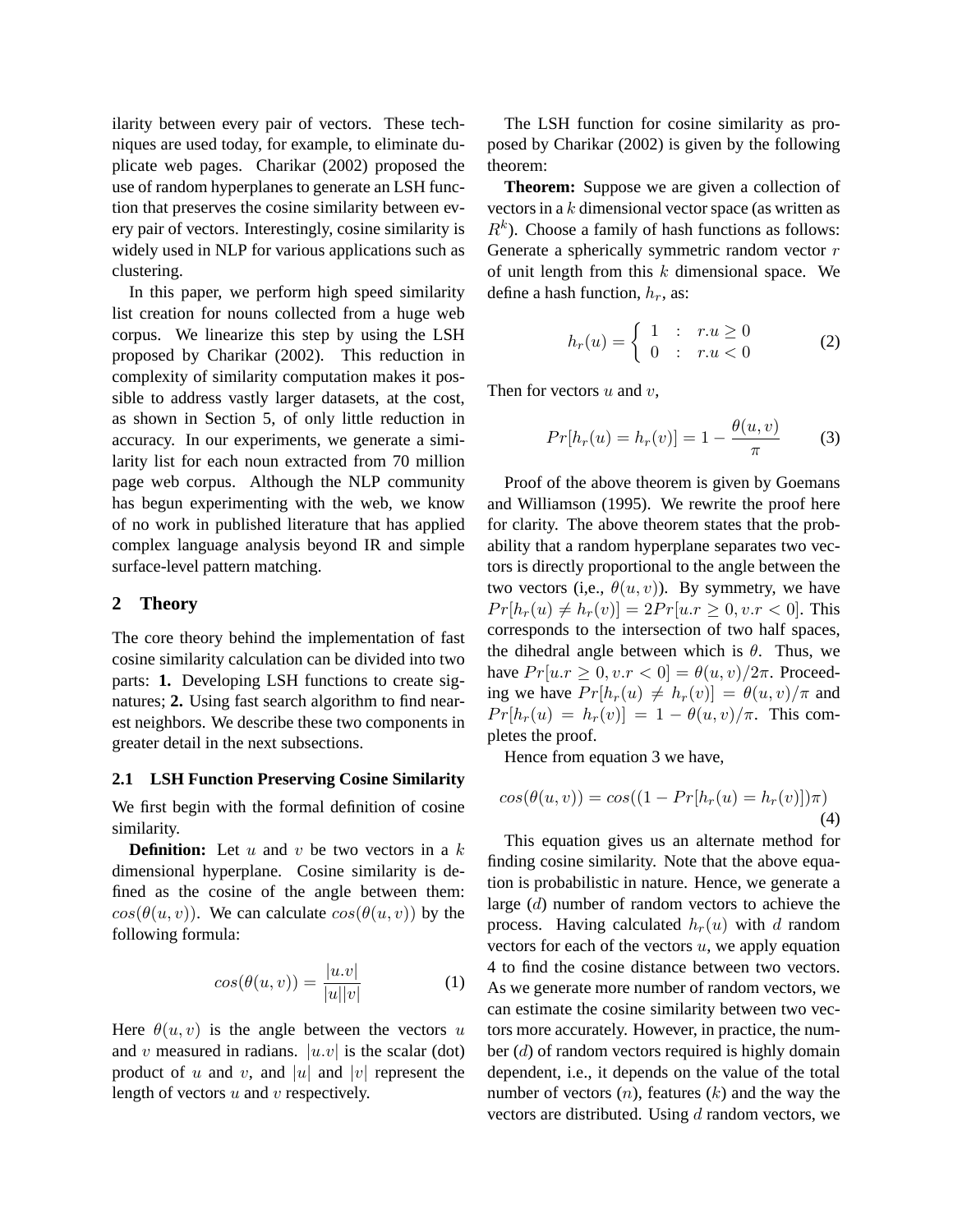can represent each vector by a bit stream of length d.

Carefully looking at equation 4, we can observe that  $Pr[h_r(u) = h_r(v)] = 1$  –  $(hamming distance)/d<sup>1</sup>$ . Thus, the above theorem, converts the problem of finding cosine distance between two vectors to the problem of finding hamming distance between their bit streams (as given by equation 4). Finding hamming distance between two bit streams is faster and highly memory efficient. Also worth noting is that this step could be considered as dimensionality reduction wherein we reduce a vector in  $k$  dimensions to that of  $d$  bits while still preserving the cosine distance between them.

### **2.2 Fast Search Algorithm**

To calculate the fast hamming distance, we use the search algorithm PLEB (Point Location in Equal Balls) first proposed by Indyk and Motwani (1998). This algorithm was further improved by Charikar (2002). This algorithm involves random permutations of the bit streams and their sorting to find the vector with the closest hamming distance. The algorithm given in Charikar (2002) is described to find the nearest neighbor for a given vector. We modify it so that we are able to find the top  $B$  closest neighbor for each vector. We omit the math of this algorithm but we sketch its procedural details in the next section. Interested readers are further encouraged to read Theorem 2 from Charikar (2002) and Section 3 from Indyk and Motwani (1998).

# **3 Algorithmic Implementation**

In the previous section, we introduced the theory for calculation of fast cosine similarity. We implement it as follows:

- 1. Initially we are given *n* vectors in a huge  $k$  dimensional space. Our goal is to find all pairs of vectors whose cosine similarity is greater than a particular threshold.
- 2. Choose d number of  $(d \ll k)$  unit random vectors  $\{r_0, r_1, \ldots, r_d\}$  each of k dimensions.

A k dimensional unit random vector, in general, is generated by independently sampling a Gaussian function with mean 0 and variance 1,  $k$  number of times. Each of the  $k$  samples is used to assign one dimension to the random vector. We generate a random number from a Gaussian distribution by using Box-Muller transformation (Box and Muller, 1958).

- 3. For every vector  $u$ , we determine its signature by using the function  $h_r(u)$  (as given by equation 4). We can represent the signature of vector u as:  $\bar{u} = \{h_{r1}(u), h_{r2}(u), \dots, h_{rd}(u)\}.$ Each vector is thus represented by a set of a bit streams of length d. Steps 2 and 3 takes  $O(nk)$ time (We can assume  $d$  to be a constant since  $d \ll k$ ).
- 4. The previous step gives  $n$  vectors, each of them represented by d bits. For calculation of fast hamming distance, we take the original bit index of all vectors and randomly permute them (see Appendix A for more details on random permutation functions). A random permutation can be considered as random jumbling of the bits of each vector<sup>2</sup>. A random permutation function can be approximated by the following function:

$$
\pi(x) = (ax + b) \bmod p \tag{5}
$$

where, p is prime and  $0 < a < p$ ,  $0 \le b < p$ , and a and b are chosen at random.

We apply  $q$  different random permutation for every vector (by choosing random values for a and b, q number of times). Thus for every vector we have  $q$  different bit permutations for the original bit stream.

- 5. For each permutation function  $\pi$ , we lexicographically sort the list of  $n$  vectors (whose bit streams are permuted by the function  $\pi$ ) to obtain a sorted list. This step takes  $O(n \log n)$ time. (We can assume  $q$  to be a constant).
- 6. For each sorted list (performed after applying the random permutation function  $\pi$ ), we calculate the hamming distance of every vector with

<sup>&</sup>lt;sup>1</sup>Hamming distance is the number of bits which differ between two binary strings.

 $2$ The jumbling is performed by a mapping of the bit index as directed by the random permutation function. For a given permutation, we reorder the bit indexes of all vectors in similar fashion. This process could be considered as column reording of bit vectors.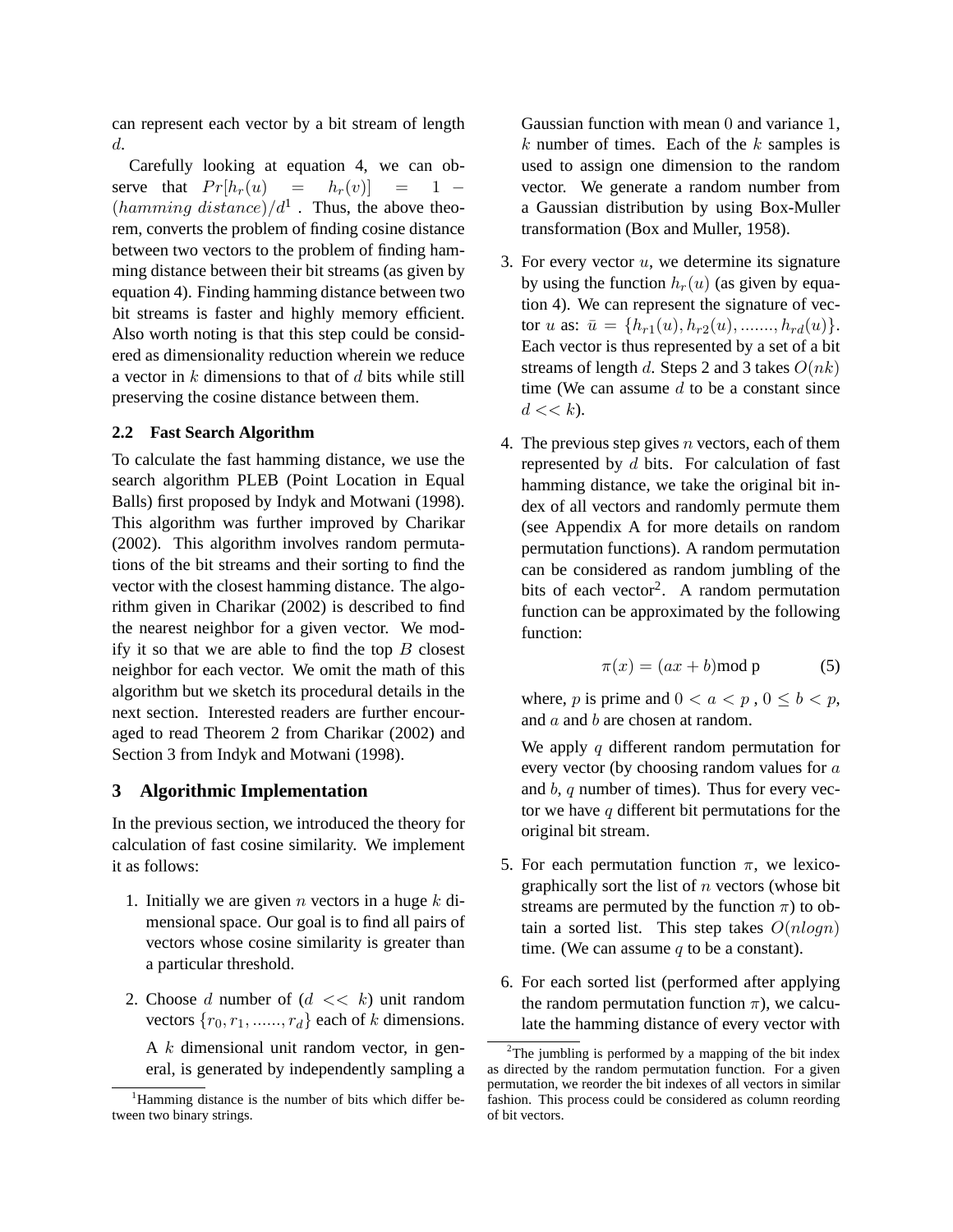B of its closest neighbors in the sorted list. If the hamming distance is below a certain predetermined threshold, we output the pair of vectors with their cosine similarity (as calculated by equation 4). Thus,  $B$  is the beam parameter of the search. This step takes  $O(n)$ , since we can assume  $B, q, d$  to be a constant.

Why does the fast hamming distance algorithm work? The intuition is that the number of bit streams, d, for each vector is generally smaller than the number of vectors n (ie.  $d \ll n$ ). Thus, sorting the vectors lexicographically after jumbling the bits will likely bring vectors with lower hamming distance closer to each other in the sorted lists.

Overall, the algorithm takes  $O(nk+nlogn)$  time. However, for noun clustering, we generally have the number of nouns,  $n$ , smaller than the number of features, k. (i.e.,  $n < k$ ). This implies  $log n < k$  and  $nlogn \, \ll \, nk$ . Hence the time complexity of our algorithm is  $O(nk + nlog n) \approx O(nk)$ . This is a huge saving from the original  $O(n^2k)$  algorithm. In the next section, we proceed to apply this technique for generating noun similarity lists.

# **4 Building Noun Similarity Lists**

A lot of work has been done in the NLP community on clustering words according to their meaning in text (Hindle, 1990; Lin, 1998). The basic intuition is that words that are similar to each other tend to occur in similar contexts, thus linking the semantics of words with their lexical usage in text. One may ask why is clustering of words necessary in the first place? There may be several reasons for clustering, but generally it boils down to one basic reason: if the words that occur rarely in a corpus are found to be distributionally similar to more frequently occurring words, then one may be able to make better inferences on rare words.

However, to unleash the real power of clustering one has to work with large amounts of text. The NLP community has started working on noun clustering on a few gigabytes of newspaper text. But with the rapidly growing amount of raw text available on the web, one could improve clustering performance by carefully harnessing its power. A core component of most clustering algorithms used in the NLP community is the creation of a similarity ma-

trix. These algorithms are of complexity  $O(n^2k)$ , where  $n$  is the number of unique nouns and  $k$  is the feature set length. These algorithms are thus not readily scalable, and limit the size of corpus manageable in practice to a few gigabytes. Clustering algorithms for words generally use the cosine distance for their similarity calculation (Salton and McGill, 1983). Hence instead of using the usual naive cosine distance calculation between every pair of words we can use the algorithm described in Section 3 to make noun clustering web scalable.

To test our algorithm we conduct similarity based experiments on 2 different types of corpus: **1.** Web Corpus (70 million web pages, 138GB), **2.** Newspaper Corpus (6 GB newspaper corpus)

#### **4.1 Web Corpus**

We set up a spider to download roughly 70 million web pages from the Internet. Initially, we use the links from Open Directory project<sup>3</sup> as seed links for our spider. Each webpage is stripped of HTML tags, tokenized, and sentence segmented. Each document is language identified by the software  $TextCat<sup>4</sup>$ which implements the paper by Cavnar and Trenkle (1994). We retain only English documents. The web contains a lot of duplicate or near-duplicate documents. Eliminating them is critical for obtaining better representation statistics from our collection. The problem of identifying near duplicate documents in linear time is not trivial. We eliminate duplicate and near duplicate documents by using the algorithm described by Kolcz et al. (2004). This process of duplicate elimination is carried out in linear time and involves the creation of signatures for each document. Signatures are designed so that duplicate and near duplicate documents have the same signature. This algorithm is remarkably fast and has high accuracy. This entire process of removing non English documents and duplicate (and near-duplicate) documents reduces our document set from 70 million web pages to roughly 31 million web pages. This represents roughly 138GB of uncompressed text.

We identify all the nouns in the corpus by using a noun phrase identifier. For each noun phrase, we identify the context words surrounding it. Our context window length is restricted to two words to

<sup>3</sup> http://www.dmoz.org/

<sup>4</sup> http://odur.let.rug.nl/∼vannoord/TextCat/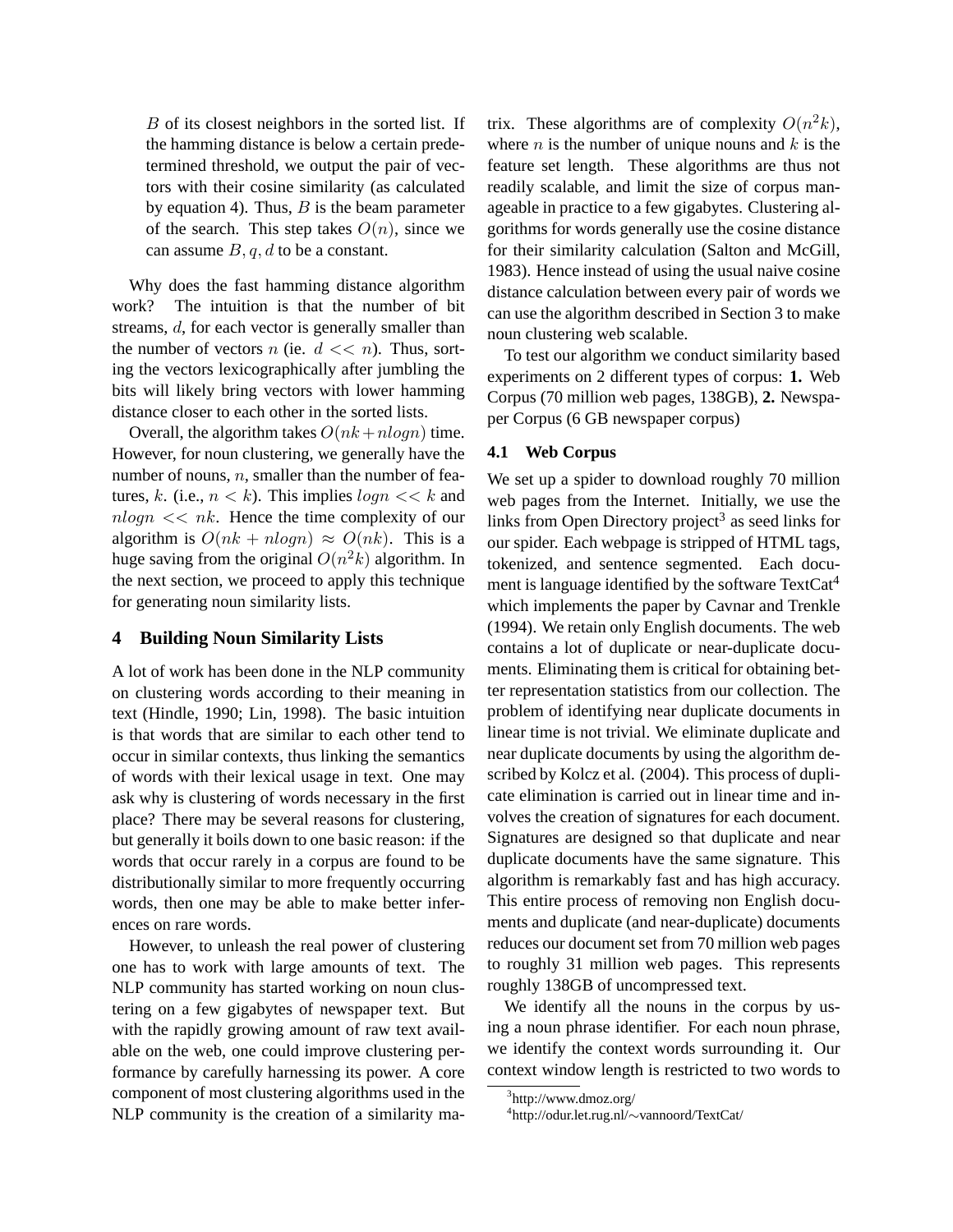Table 1: Corpus description

| Corpus              | Newspaper | Web       |
|---------------------|-----------|-----------|
| Corpus Size         | 6GB       | 138GB     |
| <b>Unique Nouns</b> | 65.547    | 655,495   |
| Feature size        | 940,154   | 1,306,482 |

the left and right of each noun. We use the context words as features of the noun vector.

#### **4.2 Newspaper Corpus**

We parse a 6 GB newspaper (TREC9 and TREC2002 collection) corpus using the dependency parser Minipar (Lin, 1994). We identify all nouns. For each noun we take the grammatical context of the noun as identified by Minipar<sup>5</sup>. We do not use grammatical features in the web corpus since parsing is generally not easily web scalable. This kind of feature set does not seem to affect our results. Curran and Moens (2002) also report comparable results for Minipar features and simple word based proximity features. Table 1 gives the characteristics of both corpora. Since we use grammatical context, the feature set is considerably larger than the simple word based proximity feature set for the newspaper corpus.

#### **4.3 Calculating Feature Vectors**

Having collected all nouns and their features, we now proceed to construct feature vectors (and values) for nouns from both corpora using mutual information (Church and Hanks, 1989). We first construct a frequency count vector  $C(e)$  =  $(c_{e1}, c_{e2}, ..., c_{ek})$ , where k is the total number of features and  $c_{ef}$  is the frequency count of feature f occurring in word e. Here,  $c_{ef}$  is the number of times word  $e$  occurred in context  $f$ . We then construct a mutual information vector  $MI(e)$  =  $(mi_{e1}, mi_{e2}, ..., mi_{ek})$  for each word e, where  $mi_{ef}$ is the pointwise mutual information between word  $e$ and feature  $f$ , which is defined as:

$$
m i_{ef} = log \frac{\frac{c_{ef}}{N}}{\sum_{i=1}^{n} \frac{c_{if}}{N} \times \sum_{j=1}^{k} \frac{c_{ej}}{N}}
$$
 (6)

where *n* is the number of words and  $N =$ 

 $\sum_{i=1}^{n} \sum_{j=1}^{m} c_{ij}$  is the total frequency count of all features of all words.

Having thus obtained the feature representation of each noun we can apply the algorithm described in Section 3 to discover similarity lists. We report results in the next section for both corpora.

# **5 Evaluation**

Evaluating clustering systems is generally considered to be quite difficult. However, we are mainly concerned with evaluating the quality and speed of our high speed randomized algorithm. The web corpus is used to show that our framework is webscalable, while the newspaper corpus is used to compare the output of our system with the similarity lists output by an existing system, which are calculated using the traditional formula as given in equation 1. For this base comparison system we use the one built by Pantel and Lin (2002). We perform 3 kinds of evaluation: **1.** Performance of Locality Sensitive Hash Function; **2.** Performance of fast Hamming distance search algorithm; **3.** Quality of final similarity lists.

### **5.1 Evaluation of Locality sensitive Hash function**

To perform this evaluation, we randomly choose 100 nouns (vectors) from the web collection. For each noun, we calculate the cosine distance using the traditional slow method (as given by equation 1), with all other nouns in the collection. This process creates similarity lists for each of the 100 vectors. These similarity lists are cut off at a threshold of 0.15. These lists are considered to be the gold standard test set for our evaluation.

For the above 100 chosen vectors, we also calculate the cosine similarity using the randomized approach as given by equation 4 and calculate the mean squared error with the gold standard test set using the following formula:

$$
error_{av} = \sqrt{\sum_{i} (CS_{real,i} - CS_{calc,i})^2 / total}
$$
\n(7)

where  $CS_{real,i}$  and  $CS_{calc,i}$  are the cosine similarity scores calculated using the traditional (equation 1) and randomized (equation 4) technique re-

<sup>&</sup>lt;sup>5</sup>We perform this operation so that we can compare the performance of our system to that of Pantel and Lin (2002).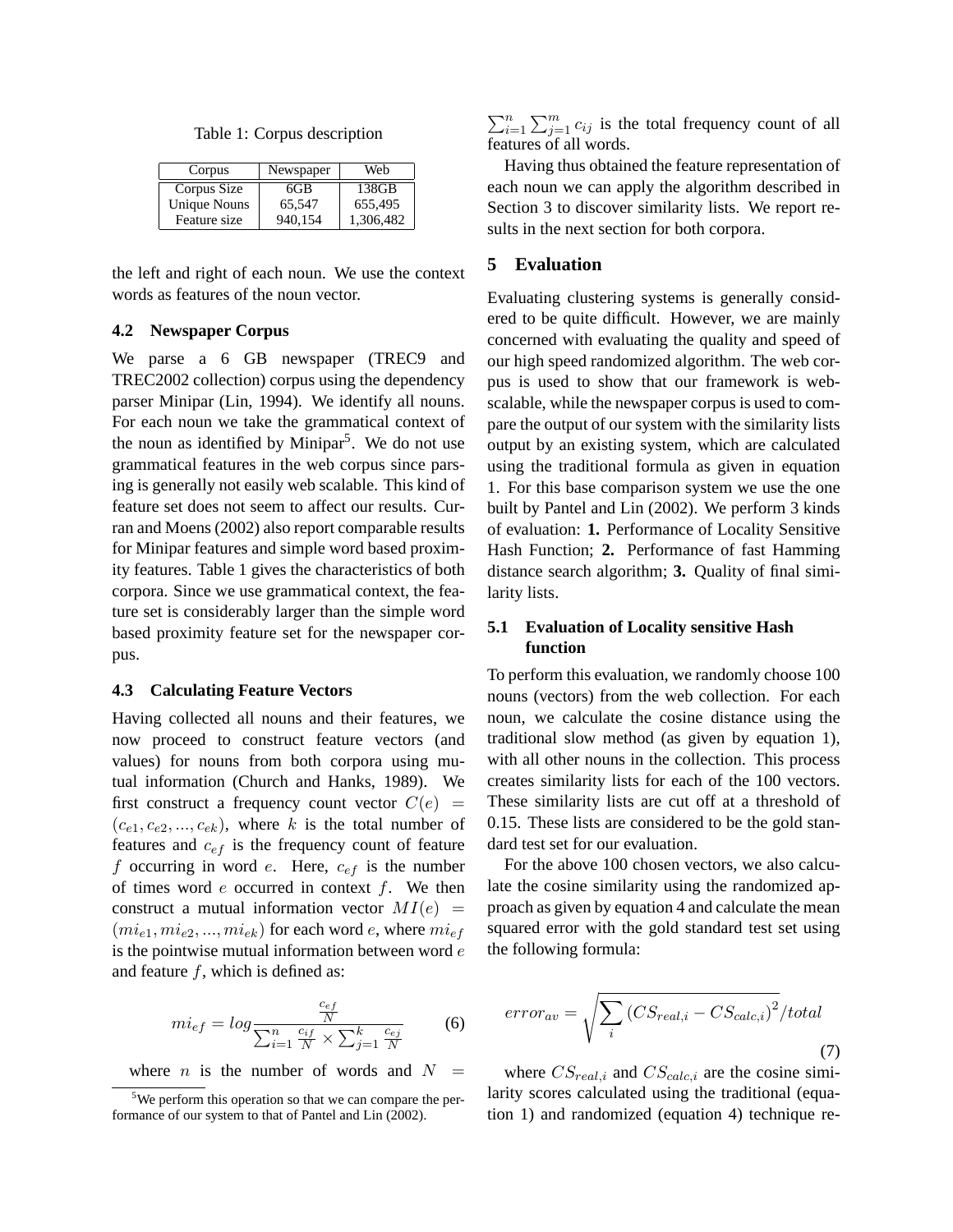Table 2: Error in cosine similarity

| Number of ran-<br>dom vectors $d$ | Average error in<br>cosine similarity | Time (in hours) |  |  |
|-----------------------------------|---------------------------------------|-----------------|--|--|
|                                   | 1.0000                                | 0.4             |  |  |
| 10                                | 0.4432                                | 0.5             |  |  |
| 100                               | 0.1516                                | 3               |  |  |
| 1000                              | 0.0493                                | 24              |  |  |
| 3000                              | 0.0273                                | 72              |  |  |
| 10000                             | 0.0156                                | 241             |  |  |

spectively.  $i$  is the index over all pairs of elements that have  $CS_{real,i} \geq 0.15$ 

We calculate the error  $\left( error_{av} \right)$  for various values of  $d$ , the total number of unit random vectors  $r$ used in the process. The results are reported in Table  $2<sup>6</sup>$ . As we generate more random vectors, the error rate decreases. For example, generating 10 random vectors gives us a cosine error of 0.4432 (which is a large number since cosine similarity ranges from 0 to 1.) However, generation of more random vectors leads to reduction in error rate as seen by the values for 1000 (0.0493) and 10000 (0.0156). But as we generate more random vectors the time taken by the algorithm also increases. We choose  $d = 3000$ random vectors as our optimal (time-accuracy) cut off. It is also very interesting to note that by using only 3000 bits for each of the 655,495 nouns, we are able to measure cosine similarity between every pair of them to within an average error margin of 0.027. This algorithm is also highly memory efficient since we can represent every vector by only a few thousand bits. Also the randomization process makes the the algorithm easily parallelizable since each processor can independently contribute a few bits for every vector.

# **5.2 Evaluation of Fast Hamming Distance Search Algorithm**

We initially obtain a list of bit streams for all the vectors (nouns) from our web corpus using the randomized algorithm described in Section 3 (Steps 1 to 3). The next step involves the calculation of hamming distance. To evaluate the quality of this search algorithm we again randomly choose 100 vectors (nouns) from our collection. For each of these 100 vectors we manually calculate the hamming distance with all other vectors in the collection. We only retain those pairs of vectors whose cosine distance (as manually calculated) is above 0.15. This similarity list is used as the gold standard test set for evaluating our fast hamming search.

We then apply the fast hamming distance search algorithm as described in Section 3. In particular, it involves steps 3 to 6 of the algorithm. We evaluate the hamming distance with respect to two criteria: **1.** Number of bit index random permutations functions q; **2.** Beam search parameter B.

For each vector in the test collection, we take the top  $N$  elements from the gold standard similarity list and calculate how many of these elements are actually discovered by the fast hamming distance algorithm. We report the results in Table 3 and Table 4 with beam parameters of  $(B = 25)$  and  $(B = 100)$ respectively. For each beam, we experiment with various values for  $q$ , the number of random permutation function used. In general, by increasing the value for beam  $B$  and number of random permutation  $q$ , the accuracy of the search algorithm increases. For example in Table 4 by using a beam  $B = 100$  and using 1000 random bit permutations, we are able to discover 72.8% of the elements of the Top 100 list. However, increasing the values of  $q$  and  $B$  also increases search time. With a beam  $(B)$  of 100 and the number of random permutations equal to 100 (i.e.,  $q = 1000$ ) it takes 570 hours of processing time on a single Pentium IV machine, whereas with  $B = 25$  and  $q = 1000$ , reduces processing time by more than 50% to 240 hours.

We could not calculate the total time taken to build noun similarity list using the traditional technique on the entire corpus. However, we estimate that its time taken would be at least 50,000 hours (and perhaps even more) with a few of Terabytes of disk space needed. This is a very rough estimate. The experiment was infeasible. This estimate assumes the widely used reverse indexing technique, where in one compares only those vector pairs that have at least one feature in common.

#### **5.3 Quality of Final Similarity Lists**

For evaluating the quality of our final similarity lists, we use the system developed by Pantel and Lin (2002) as gold standard on a much smaller data set. We use the same 6GB corpus that was used for train-

 $6$ The time is calculated for running the algorithm on a single Pentium IV processor with 4GB of memory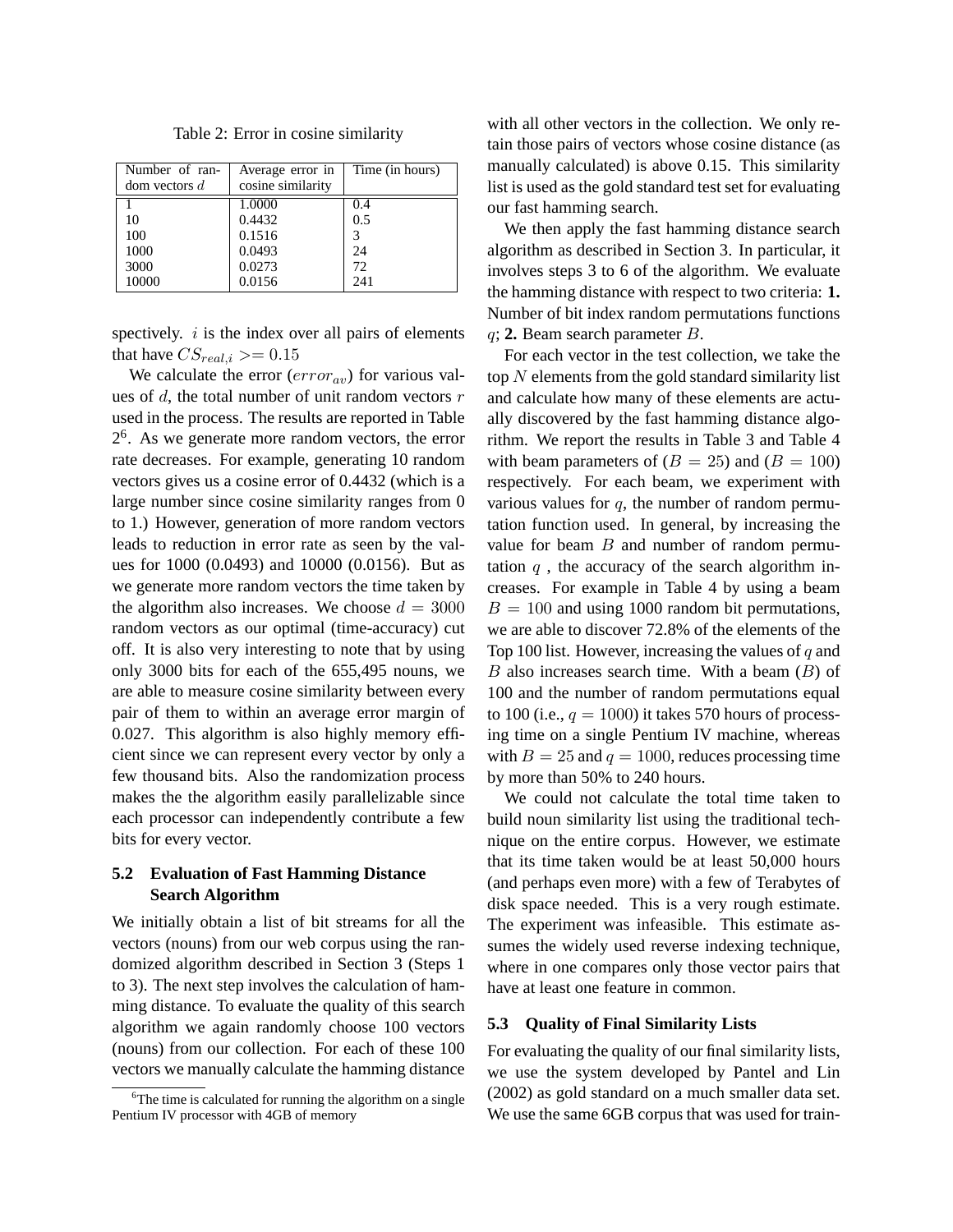| Random permutations q | Top 1   | Top 5 | Top $10$ | Top $25$ | Top 50 | Top $100$ |
|-----------------------|---------|-------|----------|----------|--------|-----------|
| 25                    | $6.1\%$ | 4.9%  | 4.2%     | 3.1%     | 2.4%   | 1.9%      |
| 50                    | 6.1%    | 5.1%  | 4.3%     | 3.2%     | 2.5%   | 1.9%      |
| 100                   | 11.3%   | 9.7%  | 8.2%     | 6.2%     | 5.7%   | 5.1%      |
| 500                   | 44.3%   | 33.5% | 30.4%    | 25.8%    | 23.0%  | 20.4%     |
| 1000                  | 58.7%   | 50.6% | 48.8%    | 45.0%    | 41.0%  | 37.2%     |

Table 3: Hamming search accuracy (Beam  $B = 25$ )

Table 4: Hamming search accuracy (Beam  $B = 100$ )

| Random permutations $q$ | Top 1 | Top 5 | Top $10$ | Top 25 | Top 50 | Top 100 |
|-------------------------|-------|-------|----------|--------|--------|---------|
| 25                      | 9.2%  | 9.5%  | 7.9%     | 6.4%   | 5.8%   | 4.7%    |
| 50                      | 15.4% | 17.7% | 14.6%    | 12.0%  | 10.9%  | 9.0%    |
| 100                     | 27.8% | 27.2% | 23.5%    | 19.4%  | 17.9%  | 16.3%   |
| 500                     | 73.1% | 67.0% | 60.7%    | 55.2%  | 53.0%  | 50.5%   |
| 1000                    | 87.6% | 84.4% | 82.1%    | 78.9%  | 75.8%  | 72.8%   |

ing by Pantel and Lin (2002) so that the results are comparable. We randomly choose 100 nouns and calculate the top N elements closest to each noun in the similarity lists using the randomized algorithm described in Section 3. We then compare this output to the one provided by the system of Pantel and Lin (2002). For every noun in the top  $N$  list generated by our system we calculate the percentage overlap with the gold standard list. Results are reported in Table 5. The results shows that we are able to retrieve roughly 70% of the gold standard similarity list. In Table 6, we list the top 10 most similar words for some nouns, as examples, from the web corpus.

# **6 Conclusion**

NLP researchers have just begun leveraging the vast amount of knowledge available on the web. By searching IR engines for simple surface patterns, many applications ranging from word sense disambiguation, question answering, and mining semantic resources have already benefited. However, most language analysis tools are too infeasible to run on the scale of the web. A case in point is generating noun similarity lists using co-occurrence statistics, which has quadratic running time on the input size. In this paper, we solve this problem by presenting a randomized algorithm that linearizes this task and limits memory requirements. Experiments show that our method generates cosine similarities between pairs of nouns within a score of 0.03.

In many applications, researchers have shown that

more data equals better performance (Banko and Brill, 2001; Curran and Moens, 2002). Moreover, at the web-scale, we are no longer limited to a snapshot in time, which allows broader knowledge to be learned and processed. Randomized algorithms provide the necessary speed and memory requirements to tap into terascale text sources. We hope that randomized algorithms will make other NLP tools feasible at the terascale and we believe that many algorithms will benefit from the vast coverage of our newly created noun similarity list.

# **Acknowledgement**

We wish to thank USC Center for High Performance Computing and Communications (HPCC) for helping us use their cluster computers.

# **References**

- Banko, M. and Brill, E. 2001. Mitigating the paucity of dataproblem. In Proceedings of *HLT*. 2001. San Diego, CA.
- Box, G. E. P. and M. E. Muller 1958. *Ann. Math. Stat.* 29, 610–611.
- Broder, Andrei 1997. On the Resemblance and Containment of Documents. Proceedings of the *Compression and Complexity of Sequences*.
- Cavnar, W. B. and J. M. Trenkle 1994. N-Gram-Based Text Categorization. In Proceedings of Third Annual Symposium on *Document Analysis and Information Retrieval*, Las Vegas, NV, UNLV Publications/Reprographics, 161–175.